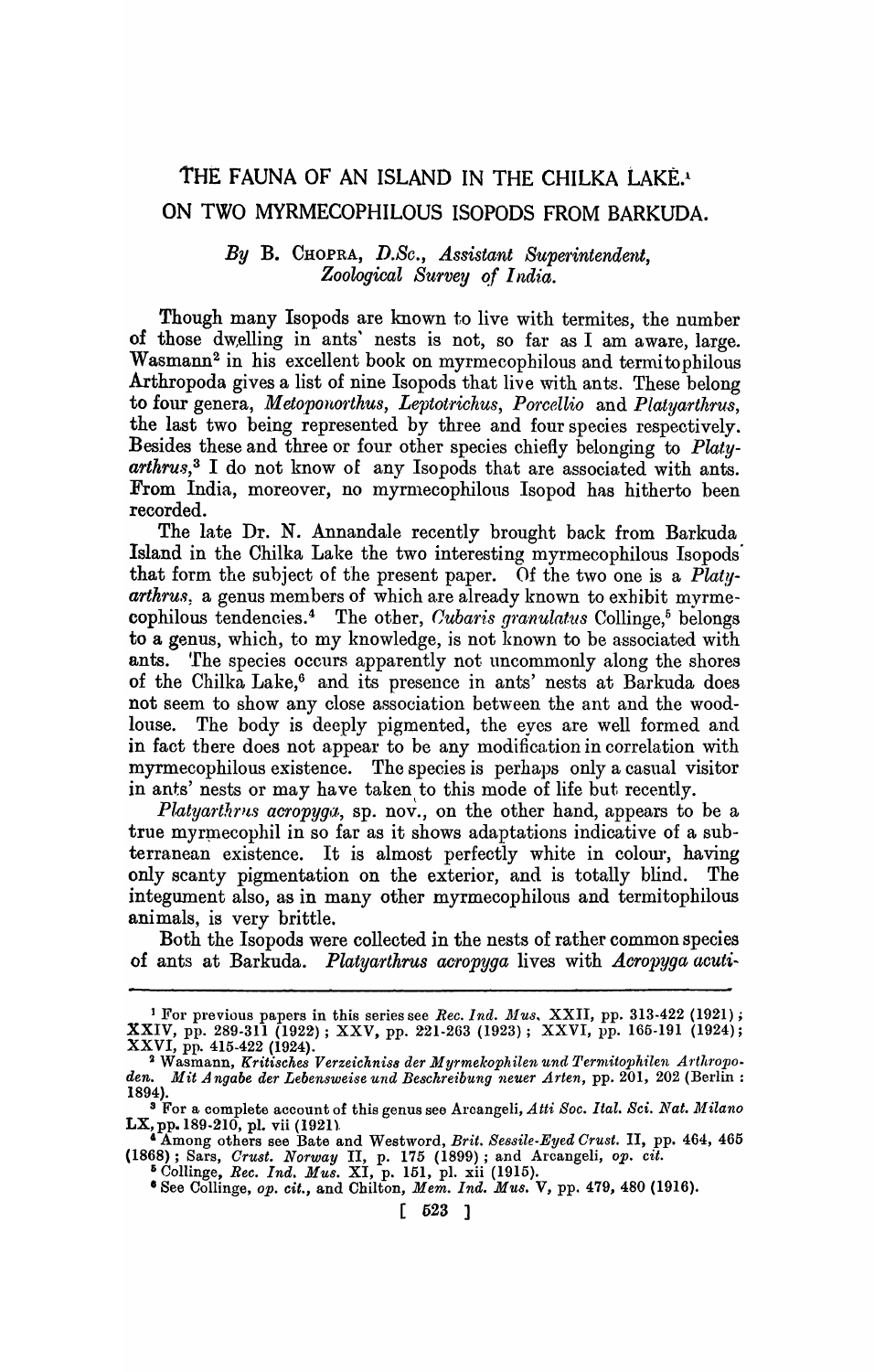*ventris* Roger, the common little yellow ant of Barkuda, while *Cubaris granulatus* was captured in nests of *Bothroponera tesserinoda* Mayr.<br>From the same nests of *Acropyga acutiventris* in which specimens of

*Platyarthus acropyga* were collected was also found a curious coccid looking very much like an aphid. Prof. Silvestri finds the coccid to represent a new genus and has described it under the name of *Xenococcus annandalei.*<sup>1</sup>

Similarly in nests of *Bothroponera tesserinoda* a number of Scarabaeid beetles were found along with the Isopod. Prof. Silvestri, to whom they were sent for examination, is of opinion that the beetles represent an undescribed genus coming close to  $Cyclotrogus$ , and proposes describing them under the name of *Ponerotrogus annandalei,* gen. et sp. nov.

It is difficult to say what relation the Isopods have with their anthosts, but it is not improbable that they come in the category of " tolerated guests" as understood by Wheeler.<sup>2</sup>

## Platyarthrus acropyga, sp. nov.

Body oval, with its greatest breadth somewhat more than half the ·length. Dorsal surface fairly convex, but apparently non-contractile; almost smooth, with only extremely minute granules scattered on the thorax, but with a number of rather indistinct longitudinal carinae



TEXT-FIG. 1.-Platyarthrus acropyga, sp. nov. Dorsal view:  $\times$  33.

running from end to end of the thorax. Carinae better developed in older specimens, and a median and two submedian ones more distinct than the rest.

<sup>&</sup>lt;sup>1</sup> Silvestri, *Rec. Ind. Mus.* XXVI, pp. 311-315 (1924).

<sup>&</sup>lt;sup>2</sup> Wheeler, *Ants*, 663 pp. (New York: 1913); also *Social Life among Insects*, 375 pp. New York: 1923)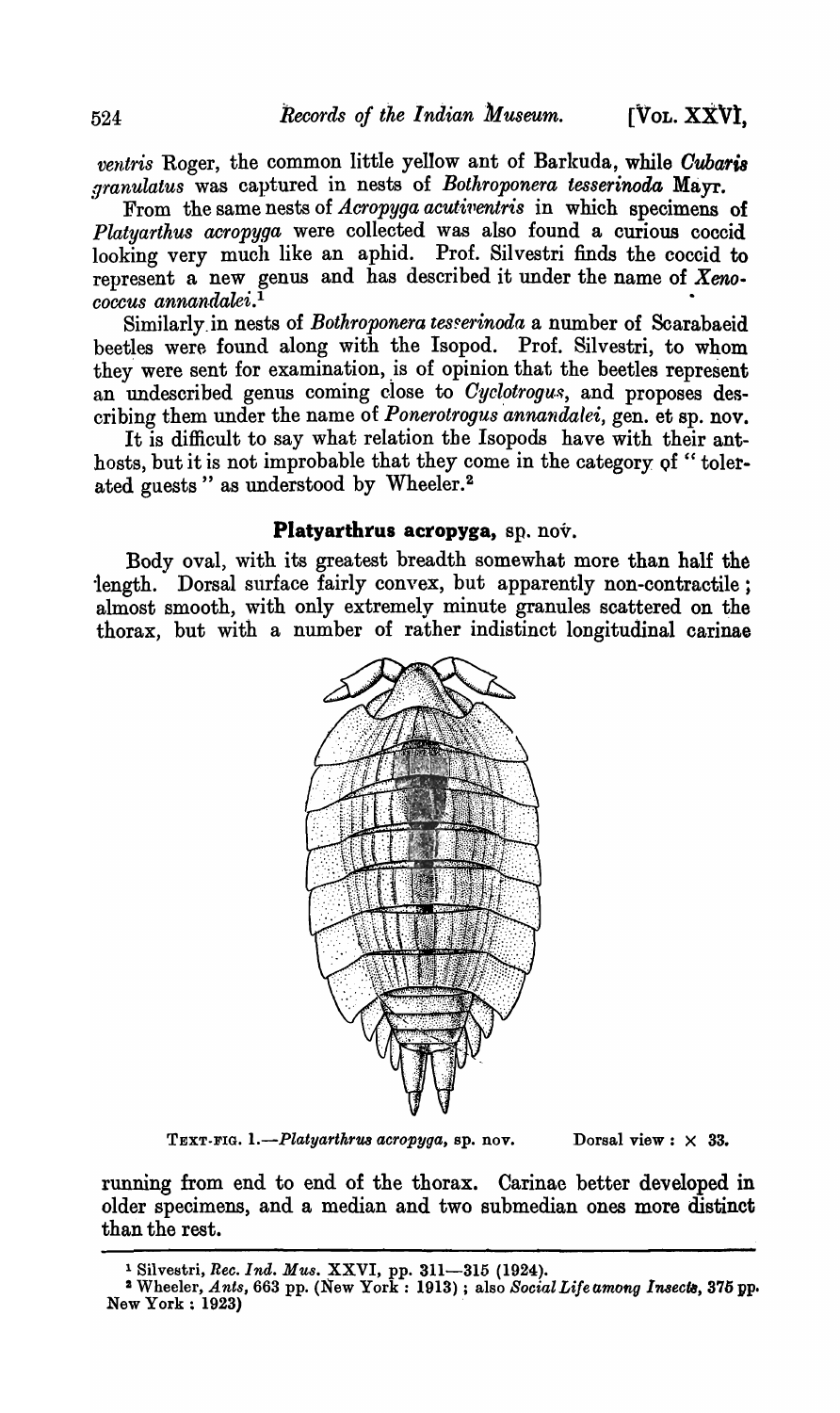Head subtriangular, roundly produced in front between the antennae, distinctly separated from the first thoracic somite, and partly surrounded laterally by its forwardly projecting lateral parts. Lateral lobes large and very broadly rounded at their margins. Eyes totally wanting externally.

Thoracic somites large, subequal, markedly convex from side to side, their lateral parts well developed, lamellar and subcontiguous, those of the first segment anteriorly produced so as to surround a part of the head on sides and extending as far forwards as the anterior margin of the lateral lobes. Lateral parts of all the segments, except the last, terminating behind somewhat bluntly, those of the last subacutely.

Abdomen very short, considerably less than a third of the total length of the body, and not particularly abruptly narrower than the thorax. First segment not visible externally, being totally concealed under the 7th thoracic somite; second also very short, its lateral parts hidden under the last thoracic. Lateral parts of the next three somites large, directed posteriorly and bluntly pointed at the tips, those of the fifth extending considerably beyond the terminal segment. Last segment small, bluntly pointed posteriorly and scarcely drawn out into a projecting process.

Head appendages and mouth parts very small, insignificant, all except antennae, hardly visible with naked eye.

Antennules extremely reduced.

Antennae short and stumpy, hardly reaching up to the posterior margin of the first thoracic somite when fully turned backwards. Rasal peduncular segments slightly grooved, first four short, third subtriangular, first, second and fourth squarish; fifth peduncular segment largest, about as long as the preceding two put together, more or less rectangular in shape, with the outer side longer than the inner, and the anterior margin slightly bent in to receive the flagellum. Latter rather short



TEXT-FIG. 2.-Platyarthrus acropyga, sp. nov. *a.* Antenna:  $\times$  300. *b.* Terminal portion of outer lobe of first maxilla:  $\times$  75.

and pyramid-shaped, scarcely as long as the last peduncular segment; formed of two unequal segments, basal short, rectangular, less than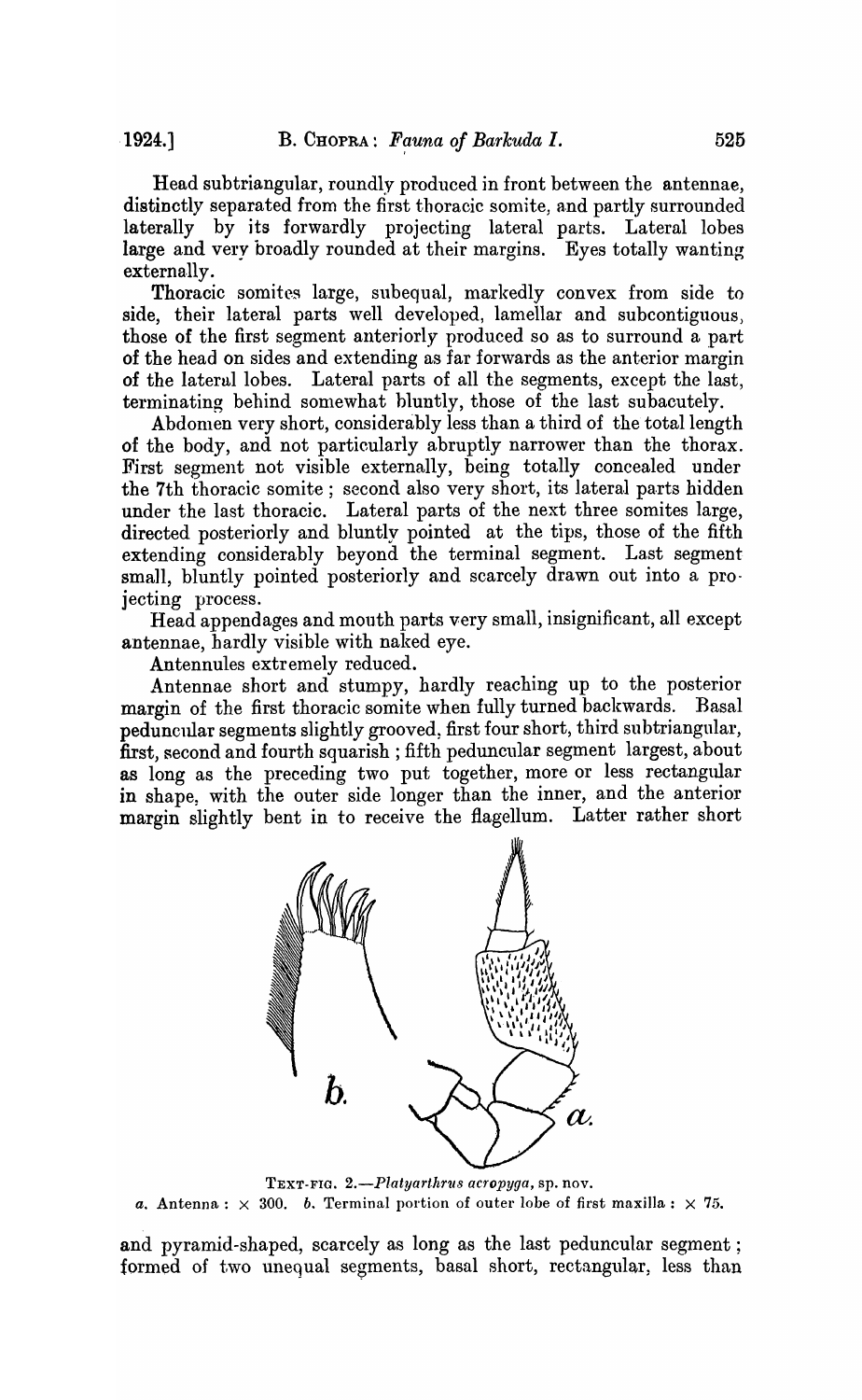a third as long as the terminal, latter long and conically tapering and crowned with setae at its distal extremity. Surface of flagellum covered with fine granules and its margins beset with setae. The last peduncular segment, as also partly the preceding one, beset on its surface, as also along the mdrgins, with spinules interspersed with minute granules.

Outer lobe of first maxilla terminating in about six spines, the outer three or four being larger than the rest and more strongly curved. The outermost spine largest and margin of maxilla behind it deeply setose.

Mandibles well developed, provided with a double row of strong chitinous teeth-divided in some specimens in two separate groupsa membranous hairy lappet, with two "penicils" arising from it, and followed at some distance by another large "penicil."



TEXT-FIG. 3.-Platyarthrus acropyga, sp. nov. *a.* Terminal portion of mandible:  $\times$  300. *b.* Terminal portion of maxilliped:  $\times$  300.

Maxilliped with the outer palp· terminating in a large multispinous process, and having a spine near the base of the outer margin, and four small ones along the inner arising in a cluster and another large one a little further down. Inner palp more or less rounded distally with a large spine arising near the inner angle of the outer margin, and another small one near the outer; another small spine arising about the middle of the lateral margin. Two spines at the base of the outer palp, a large one near the inner margin and a small one about the middle.



TEXT-FIG. 4.-Platyarthrus acropyga, sp. nov. Thoracic leg :  $\times$  85.

Legs somewhat increasing in size antero-posteriorly and. having the usual shape. Some of the basal segments grooved.

Pleopods very small, their opercular rami more or less rectangular in shape and apparently devoid of air cavities. First and second pleo pods of male not studied in detail.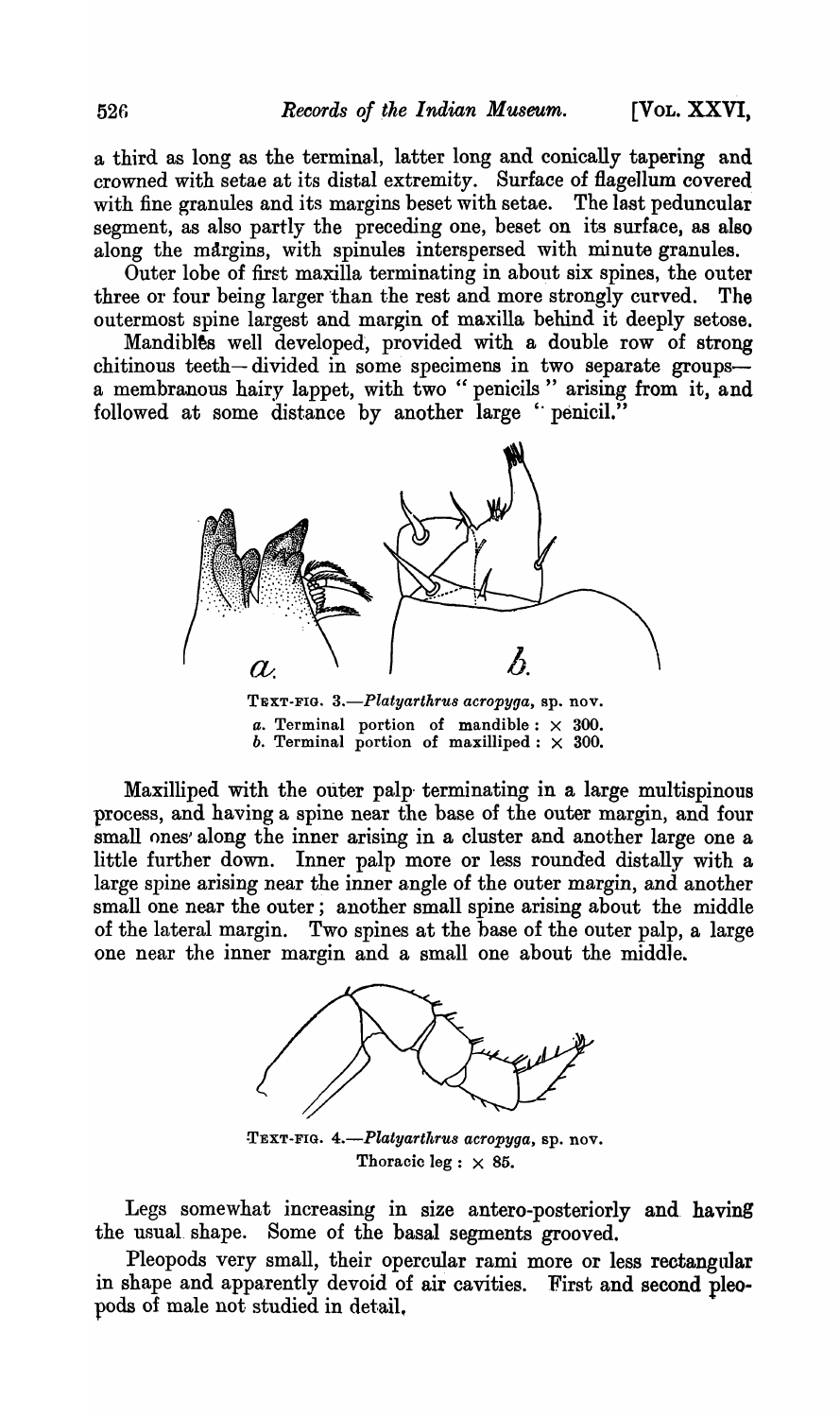Uropoda extending a great deal beyond the telson, and the inner rami not visible when viewed from dorsal surface, being covered over by the remaining parts. Basal segment flattened dorsoventrally, considerably narrower posteriorly than at its anterior extremity. Inner ramus narrow, linear arising far in advance of the outer on the lower surface of the inner anterior angle of the basal segment, shorter-than the latter, and not extending up to its distal extremity. Outer ramus short, triangular;



TEXT-FIG. 5.-Platyarthrus acropyga, sp. nov. *a.* Uropoda *in situ* with two terminal abdominal somites:  $\times$  85. *b.* One uroupd dissected:  $\times$  85.

conically tapering posteriorly and more or less acutely pointed at the apex, articulated at the distal extremity of the basal plate, narrower than the latter even at the articulation and less than half its length. All parts of uropoda setaceous and both the rami terminating in tufts of long. setae.

Colour almost totally white with some dark pigment about the middorsal region.

Length of body reaching up to 2'5 mm.

*Type-specimens.*—C 905/1, Zoological Survey of India *(Ind. Mus.).* 

The species lives in nests of the little yellow ant, *Acropyga acuti*ventris Roger, which is quite common at Barkuda. The ant lives on the rootlets of various trees of the genus *Ficus* and in cold and dry weather retires deep into the ground, but so long as the soil is damp and warm they remain under stones just below the surface. The workers of the ants are entirely subterranean in habit and the males and females apparently stay for some time in the nests after hatching from their cocoons before leaving it to form a new colony. In nests of this ant a curious little  $\mathrm{cocid}^1$  is also always found. When the nest is disturbed the females, as well as the workers, carry off the coccids, each female carrying in her jaws a female of the coccid as a kind of dowery. This accounts for the universal distribution of the coccid in the nests of the ant. The Isopod is not quite so commonly found in nests of the ant as the coccid.<sup>2</sup>

<sup>&</sup>lt;sup>1</sup> Prof. F. Silvestri has described this coccid under the name of *Xenococcus annandalei*, gen. et sp. nov. *Vide Rec. Ind. Mus. XXVI*, pp. 311-315 (1924)

<sup>&</sup>lt;sup>2</sup> The information regarding the biology of *Acropyga acutiventris* has been taken from Dr. Annandale's manuscript notes on the habits of this ant.